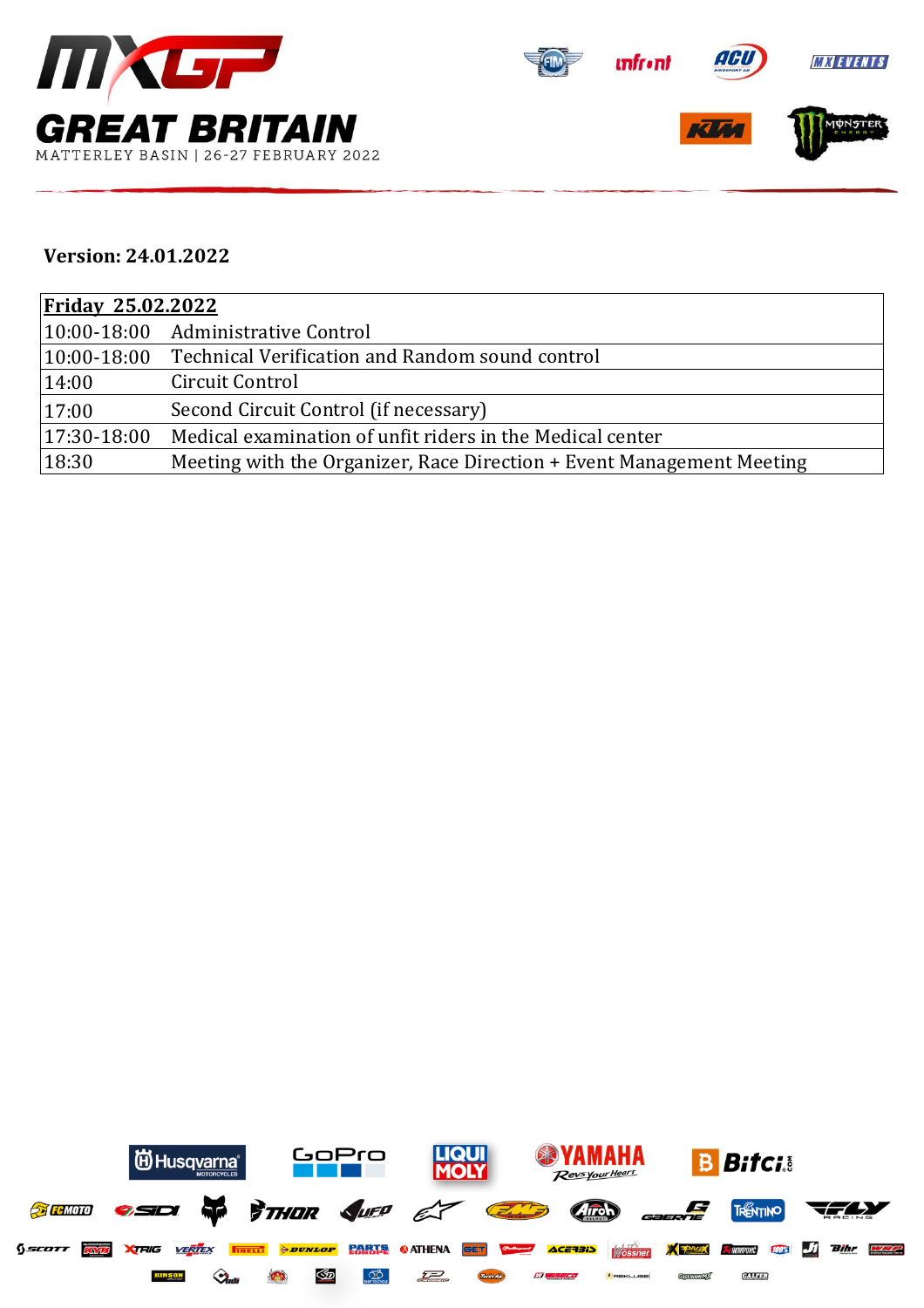



## **Version: 24.01.2022**

|       | Saturday 26.02.2022 |                                                  |                                            |  |  |  |
|-------|---------------------|--------------------------------------------------|--------------------------------------------|--|--|--|
| 08:45 |                     | Start gate demonstration                         |                                            |  |  |  |
| 08:55 | EMXOpen             | Free practice                                    | 20 mins                                    |  |  |  |
| 09:20 | <b>EMX125</b>       | Free practice                                    | 20 mins                                    |  |  |  |
| 09:50 | MX <sub>2</sub>     | Free practice                                    | 25 mins                                    |  |  |  |
| 10:20 | <b>MXGP</b>         | Free practice                                    | 25 mins                                    |  |  |  |
| 10:50 |                     | <b>Onboard Camera</b>                            |                                            |  |  |  |
| 11:10 | <b>EMXOpen</b>      | Qualifying practice                              | 25 mins                                    |  |  |  |
|       |                     | Start test session                               | 5 mins                                     |  |  |  |
| 11:45 | <b>EMX125</b>       | Qualifying practice                              | 25 mins                                    |  |  |  |
|       |                     | <b>Start test session</b>                        | 5 mins                                     |  |  |  |
| 12:25 | MX <sub>2</sub>     | Time practice                                    | 25 mins                                    |  |  |  |
|       |                     | <b>Start test session</b>                        | 5 mins                                     |  |  |  |
| 13:00 | <b>MXGP</b>         | Time practice                                    | 25 mins                                    |  |  |  |
|       |                     | <b>Start test session</b>                        | 5 mins                                     |  |  |  |
| 13:35 | <b>EMXOpen</b>      |                                                  | Motorcycles in waiting zone - sighting lap |  |  |  |
| 13:45 |                     | Race 1                                           | $25 \text{ mins} + 2 \text{ laps}$         |  |  |  |
| 14:20 | <b>EMX125</b>       |                                                  | Motorcycles in waiting zone - sighting lap |  |  |  |
| 14:30 |                     | Race 1                                           | $25 \text{ mins} + 2 \text{ laps}$         |  |  |  |
| 15:15 | MX <sub>2</sub>     |                                                  | Motorcycles in waiting zone - sighting lap |  |  |  |
| 15:25 |                     | Qualifying race                                  | $20 \text{ mins} + 2 \text{ laps}$         |  |  |  |
| 16:00 | <b>MXGP</b>         |                                                  | Motorcycles in waiting zone - sighting lap |  |  |  |
| 16:10 |                     | Qualifying race                                  | $20 \text{ mins} + 2 \text{ laps}$         |  |  |  |
| 17:00 |                     | Meeting of the Race Direction / Event Management |                                            |  |  |  |